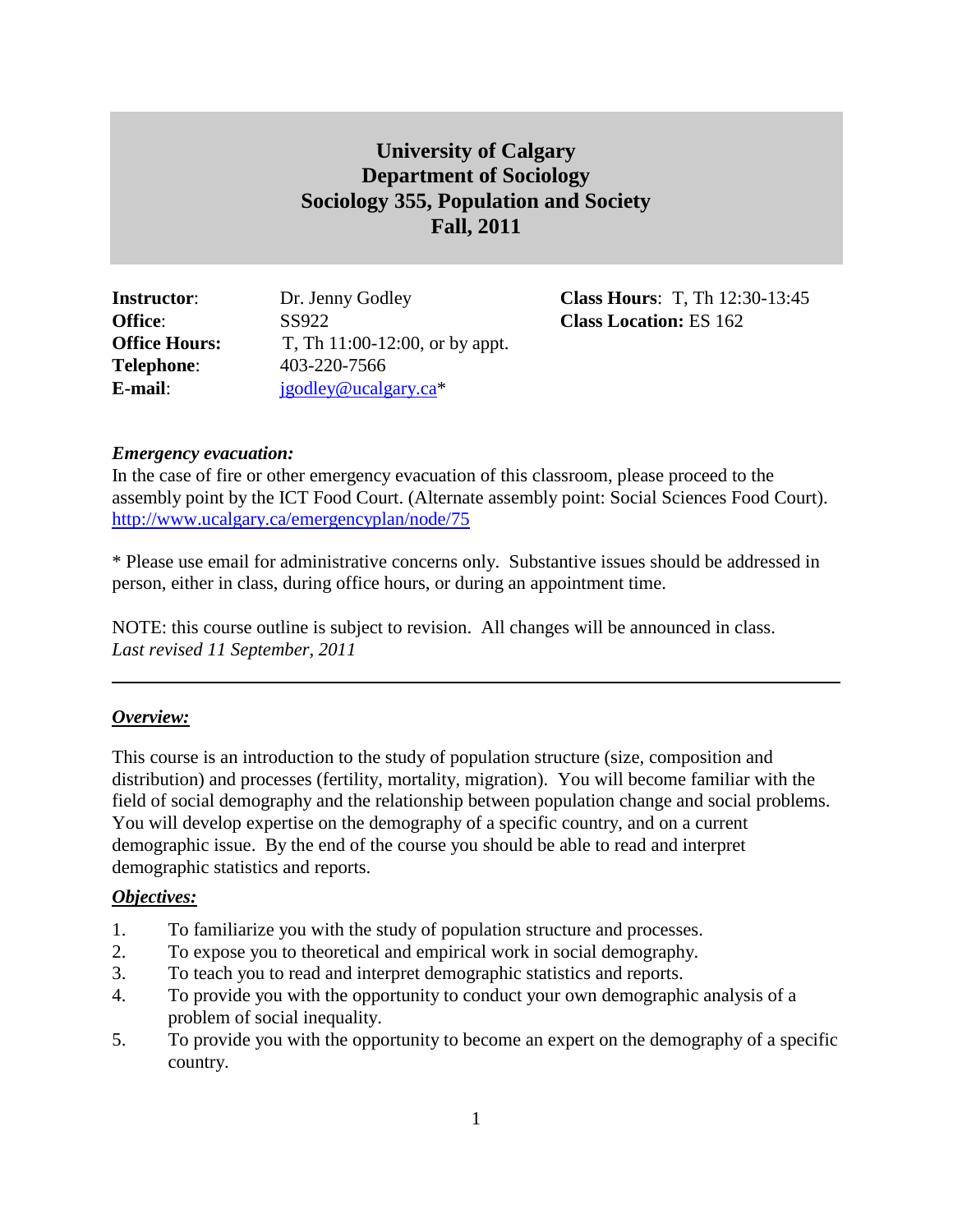# *Text:*

*Canada's Population in a Global Context: An introduction to social demography.* by Frank Trovato. 2009. Oxford University Press.

\*\* Available for purchase at the U of C bookstore.

\*\* Other readings will be made available during class, online, and on reserve at the library.

### *Requirements*:

A. Reading:

Readings are assigned for each day of class. Please come to class every day having read the materials. Bring any questions or comments you have about the readings with you to share with your classmates. Please bring your texts to class, as we will refer to them often.

B. In-Class Participation (Oral and Written):

You are encouraged to participate as fully as possible in classroom activities. Each class period may include numerous activities such as discussions, debates, presentations, and various forms of writing. Please take classroom participation seriously; respect your peers' contributions, and provide feedback as constructively as possible.

#### C. Exams:

You will have two mid terms and one final examination. The midterms will each be worth 15% of your final grade, and the final will be worth 40% of your final grade. The mid-terms will be held in class on Tuesday 11 October and Tuesday 15 November. The final will take place during the final examination period, and will be scheduled by the Registrar. The exams will contain both multiple choice and short answer questions. There may be some mathematical calculations required, and you are allowed to use calculators in the exams. Exams are mandatory. If you fail to take any of the exams without documentation, you will automatically fail the course.

NOTE: The only acceptable reasons for missing an examination in this class, as listed in the Deferral of Final Examinations section of the University of Calgary Calendar **(http://www.ucalgary.ca/pubs/calendar/current/g-6.html),** are illness, domestic affliction, or religious conviction. If you miss a mid-term examination, and you provide me with the appropriate documentation, the weight of the midterm exam will be added to your final examination. There are NO MAKE UP exams in this class. If you miss the final examination, you must contact the Registrar's Office immediately.

#### D. Assignments:

There are two mandatory assignments, each of which will be worth 15% of your grade, for a total of 30%. The assignments will be handed out two weeks prior to the due dates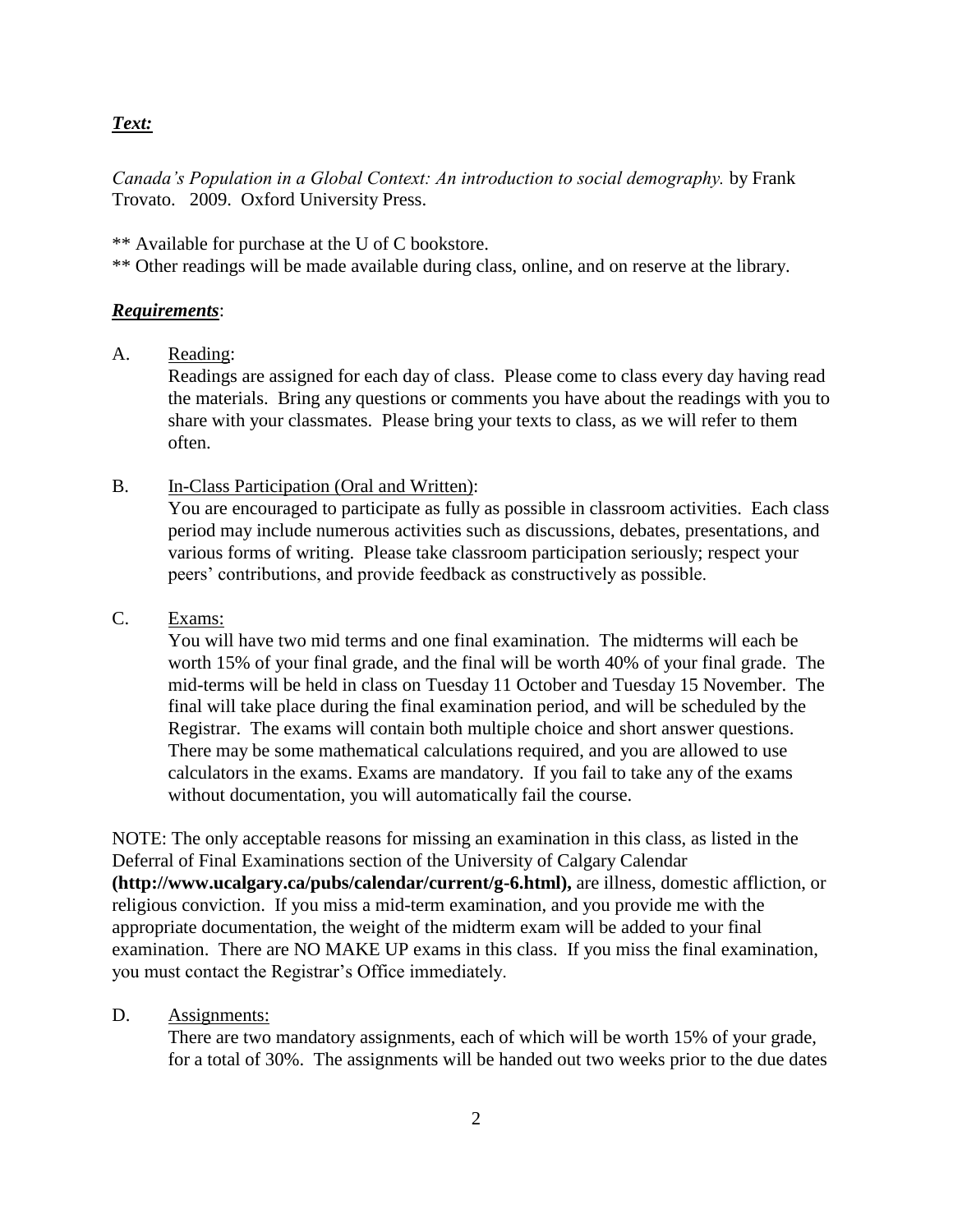*in class*. It is your responsibility to get the assignments. The assignments are due *at the beginning of class on the due date*. The assignments are due on Thursday 27 October and Thursday 1 December. Only hard copies of assignments will be accepted. I will not accept assignments by email.

The first assignment will be a country report. You will each write a short research report examining demographic issues in a specific country. You country report should be 3-4 pages long (typed, double spaced, in 12-point font). More detailed information on this assignment will be distributed in class.

The second assignment will be an assessment of an issue of social inequality and how it is related to population. This assignment should be 3-4 pages long (typed, double-spaced, in 12-point font). More detailed information on this assignment will be distributed in class.

NOTE: Late assignments will receive a grade reduction of 15% for each day past the deadline, including weekend days and holidays.

### *Grades:*

Your final grade will be computed as follow:

| 15% |
|-----|
| 15% |
| 30% |
| 40% |
|     |

I will use the following scale to convert percentage grades to letter grades for this class.

| $A+=95-100$         | $A = 90-94$ | $A = 85-89$ |
|---------------------|-------------|-------------|
| $B_{+} = 80 - 84$   | $B = 75-79$ | $B = 70-74$ |
| $C_{\pm} = 65 - 69$ | $C = 60-64$ | $C = 55-59$ |
| $D_{\pm} = 50 - 54$ | $D = 45-49$ |             |
| $F =$ below 45      |             |             |

The following description of letter grades comes from the University of Calgary Calendar.

- An A indicates superior performance, showing comprehensive understanding of the subject matter.
- A B indicates clearly above average performance, with knowledge of the subject matter generally complete.
- A C indicates satisfactory performance, with a basic understanding of the subject matter.
- A D indicates marginal performance and generally insufficient preparation for subsequent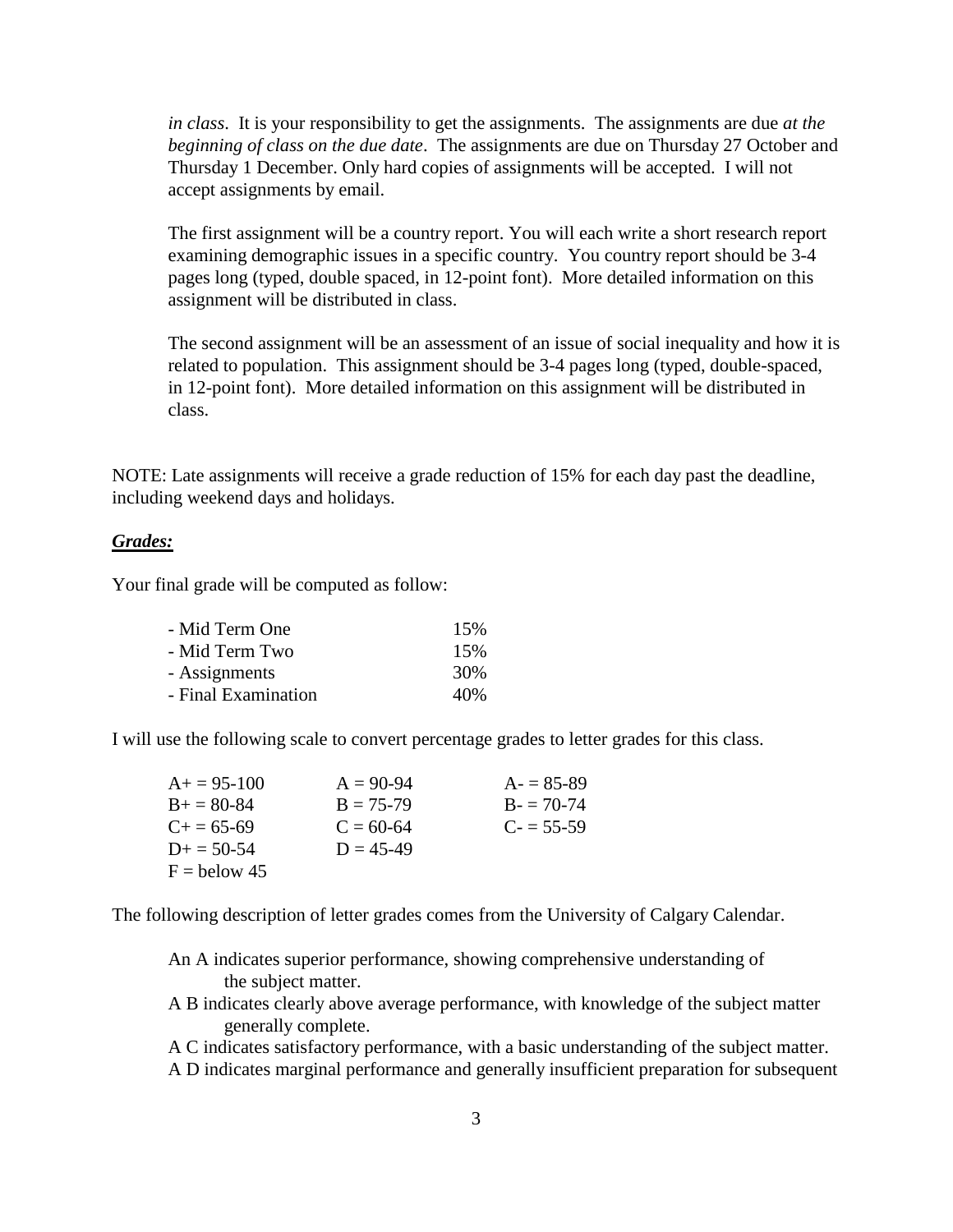courses in the same subject.

An F indicates unsatisfactory performance, or failure to meet course requirements.

#### *Policies:*

- A. You are responsible for all the material covered in the textbook, in supplemental readings, and during lectures.
- B. In the event that you have to miss class, you are responsible for getting the lecture notes from another student in the class.
- C. I will not distribute my personal notes to students under any circumstances.
- D. All submitted work must be YOUR OWN INDIVIDUAL WORK. It is your responsibility to make sure you understand the definition of plagiarism, and that you avoid submitting any work which could be considered plagiarized. Students are advised to consult the 2011-2012 University of Calgary Calendar, which presents a Statement of Intellectual Honesty and definitions and penalties associated with plagiarism, cheating, and other academic misconduct. In particular, please note the following statement on penalties for academic misconduct: [\(http://www.ucalgary.ca/pubs/calendar/current/k.html\)](http://www.ucalgary.ca/pubs/calendar/current/k.html)
- E. Cell phones, pagers, blackberries, surfing the internet, checking email, and listening to music are disruptive to other students. **No electronic devices** are allowed during class, with the exception of using a computer to take notes, conduct statistical analysis, or complete lab assignments. If you are caught using electronic devices for any other reason during class, you will be asked to leave the classroom.
- F. There are no re-writes on any assignments or examinations in this class, and no extra credit work will be given.
- G. If you expect to have trouble meeting *any* of the class deadlines, please make sure to discuss your concerns with me *before* the deadline.
- H. If you wish to discuss any grades in the class (on examinations or homework assignments) you must meet with me IN PERSON, either during office hours or during an appointment time. I will not discuss grades over email.
- I. The U of C Statement on Principles of Conduct, reproduced in the University of Calgary Calendar [\(http://www.ucalgary.ca/pubs/calendar/current/j-2.html\)](http://www.ucalgary.ca/pubs/calendar/current/j-2.html), applies to all work in this class. Please familiarize yourself with this statement.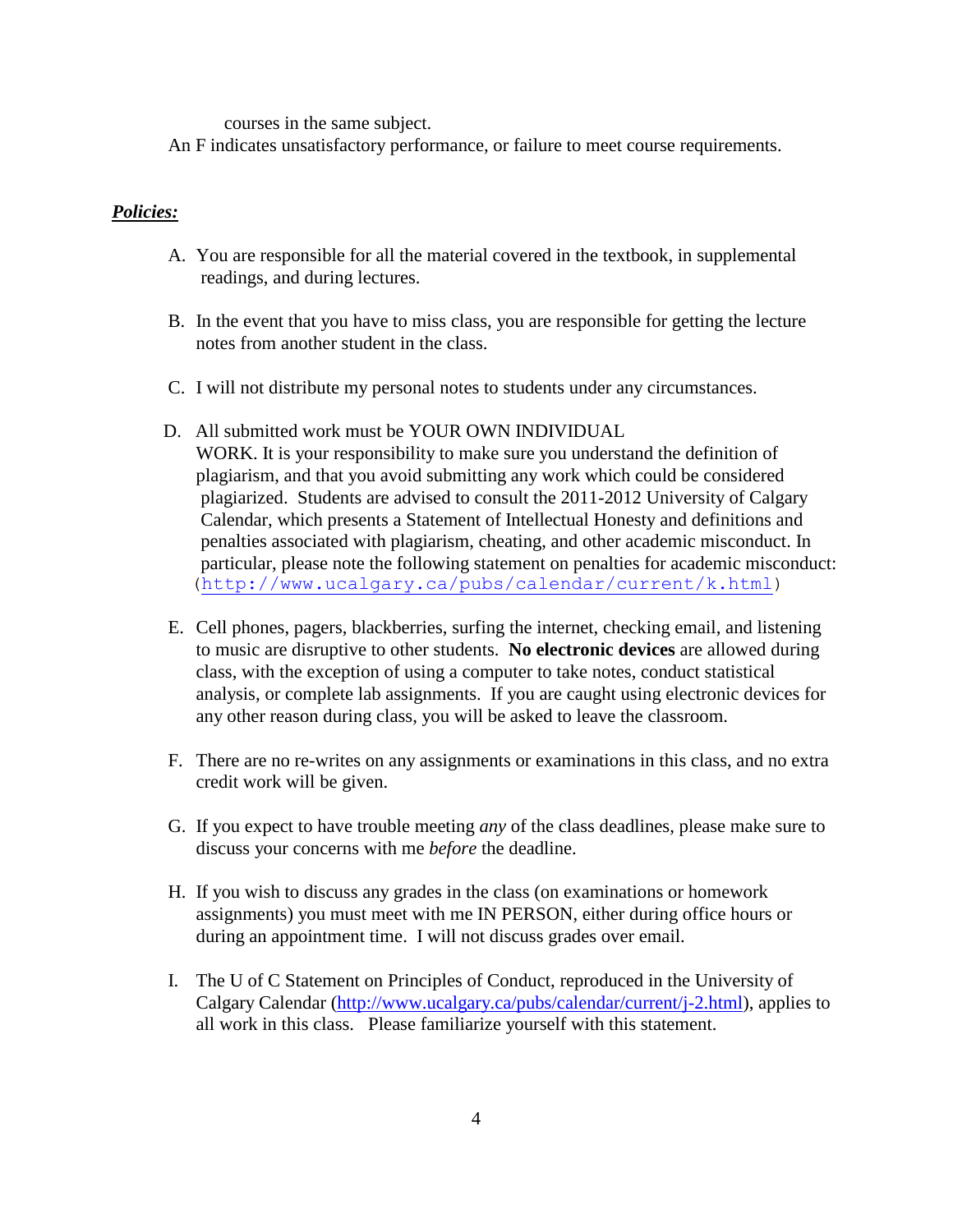#### *Additional Information:*

# A. FOIP:

The Freedom of Information and Protection of Privacy (FOIP) legislation disallows the practice of having students retrieve assignments from a public place, e.g., outside instructor's office, the department office, etc. Term assignments must be returned to students individually, during class or during the instructor's office hours; if students are unable to pick up their assignments from the instructor, they provide the instructor with a stamped, self-addressed envelope to be used for the return of the assignment.

#### B. Academic Accommodation:

Students with a disability, who require academic accommodation, need to register with the Disability Resource Centre (MC 295, telephone 220-8237). Academic accommodation letters need to be provided to course instructors no later than fourteen (14) days after the first day of class. It is the student's responsibility to register with the Disability Resource Centre and to request academic accommodation, if required.

#### C. Plagiarism:

Intellectual honesty is the cornerstone of the development and acquisition of knowledge and requires that the contribution of others be acknowledged. As a result, cheating or plagiarism on any assignment or examination are regarded as serious academic offenses. Students are advised to consult the 2011-2012 University of Calgary Calendar, which presents a Statement of Intellectual Honesty and definitions and penalties associated with plagiarism, cheating, and other academic misconduct.

# D. Safewalk:

The University of Calgary provides a safewalk service to any location on Campus, including the LRT, parking lots, bus zones, and campus housing. For Campus Security/Safewalk call 220-5333. Campus Security can also be contacted from any of the "Help" phones located around Campus.

- E. Sociology Web Page: [http://www.soci.ucalgary.ca](http://www.soci.ucalgary.ca/)
- F. USRI: At the completion of this course each student will be asked to complete an online Universal Student Ratings of Instruction (USRI) form.

### G. Research Ethics:

Students are advised that any research with human subjects--including any interviewing (even with friends and family), opinion polling, or unobtrusive observation--must have the approval of the Departmental Ethics Committee. In completing course requirements, students must not undertake any human subjects research without discussing their plans with the instructor, to determine if ethics approval is required.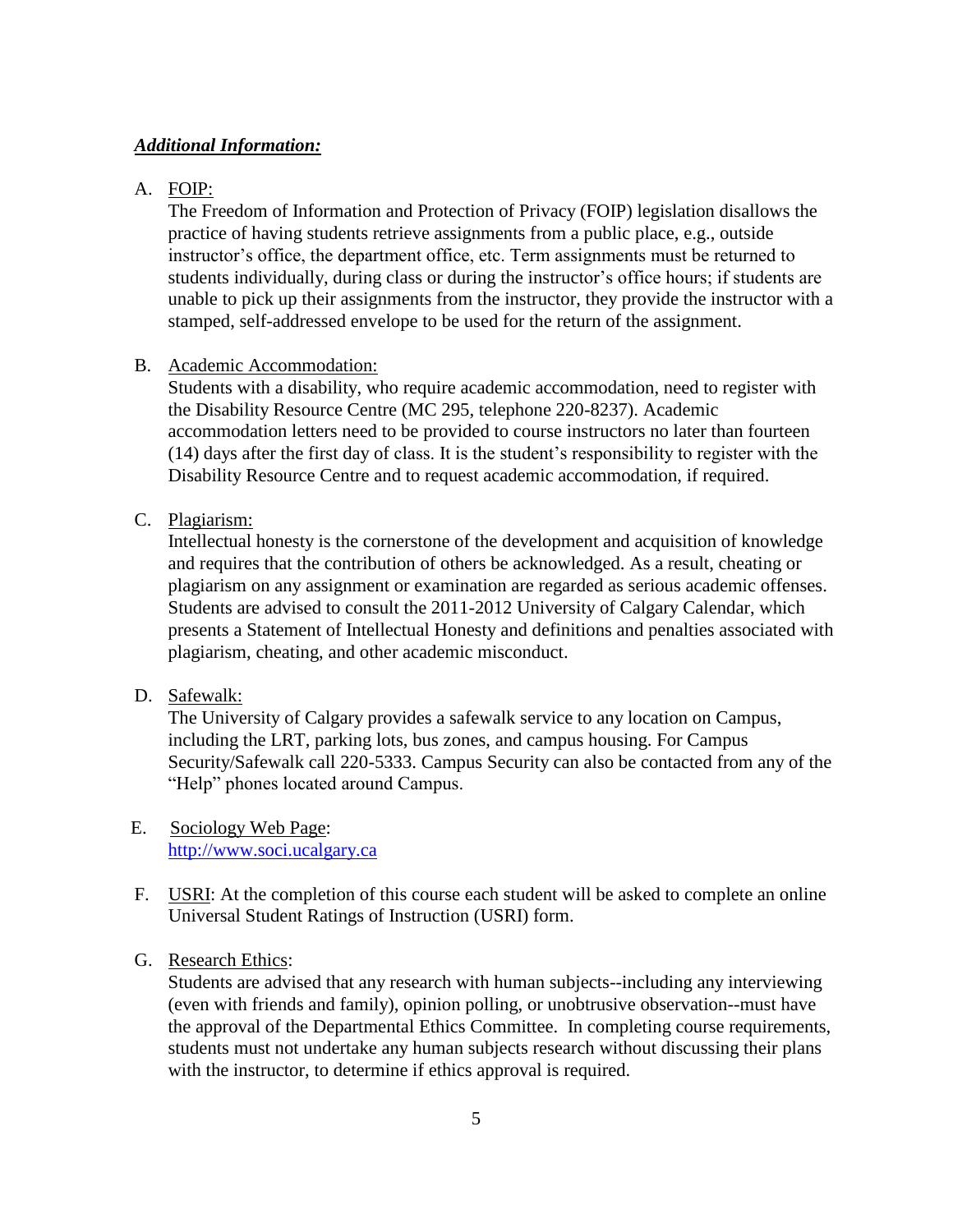# *Handing in papers outside of class, return of final papers, and release of final grades*:

1. When students are unable to submit papers in class, they should make arrangements to hand in their papers directly to the instructor or teaching assistant. Papers will not be accepted in the main Sociology Department office.

2. Final papers will not be returned through the main Sociology Department office. The Freedom of Information and Privacy (FOIP) legislation disallows the practice of having students retrieve assignments from a public place (i.e. outside an instructor's office, the department office etc.) Students who want their final papers returned by mail must attach a stamped, self-addressed envelope with the paper. Otherwise final papers will be available for pick-up only during the instructor's office hours at the end of this term or at the beginning of the next term.

3. Final grades are not posted by the Sociology Department. They are available only online.

# *Deferred Final Exam Form:*

Please note that requests to defer a Registrar-scheduled final exam are dealt with through the Registrar's Office. Further information about deadlines, and where paperwork should be taken, is available on the form, which can be found at:

[http://ucalgary.ca/registrar/files/registrar/APP%20FOR%20DF%20EXAM\\_0.pdf](http://ucalgary.ca/registrar/files/registrar/APP%20FOR%20DF%20EXAM_0.pdf)

# *Deferred Term Work Form:*

Deferral of term work past the end of a term also requires a form to be filled out. It's available at <http://www.ucalgary.ca/registrar/files/registrar/defTW.pdf>

Once an extension date has been agreed between instructor and student, the form should be taken to the Faculty of Arts Program Information Centre (SS 110) for approval by an Associate Dean (Students).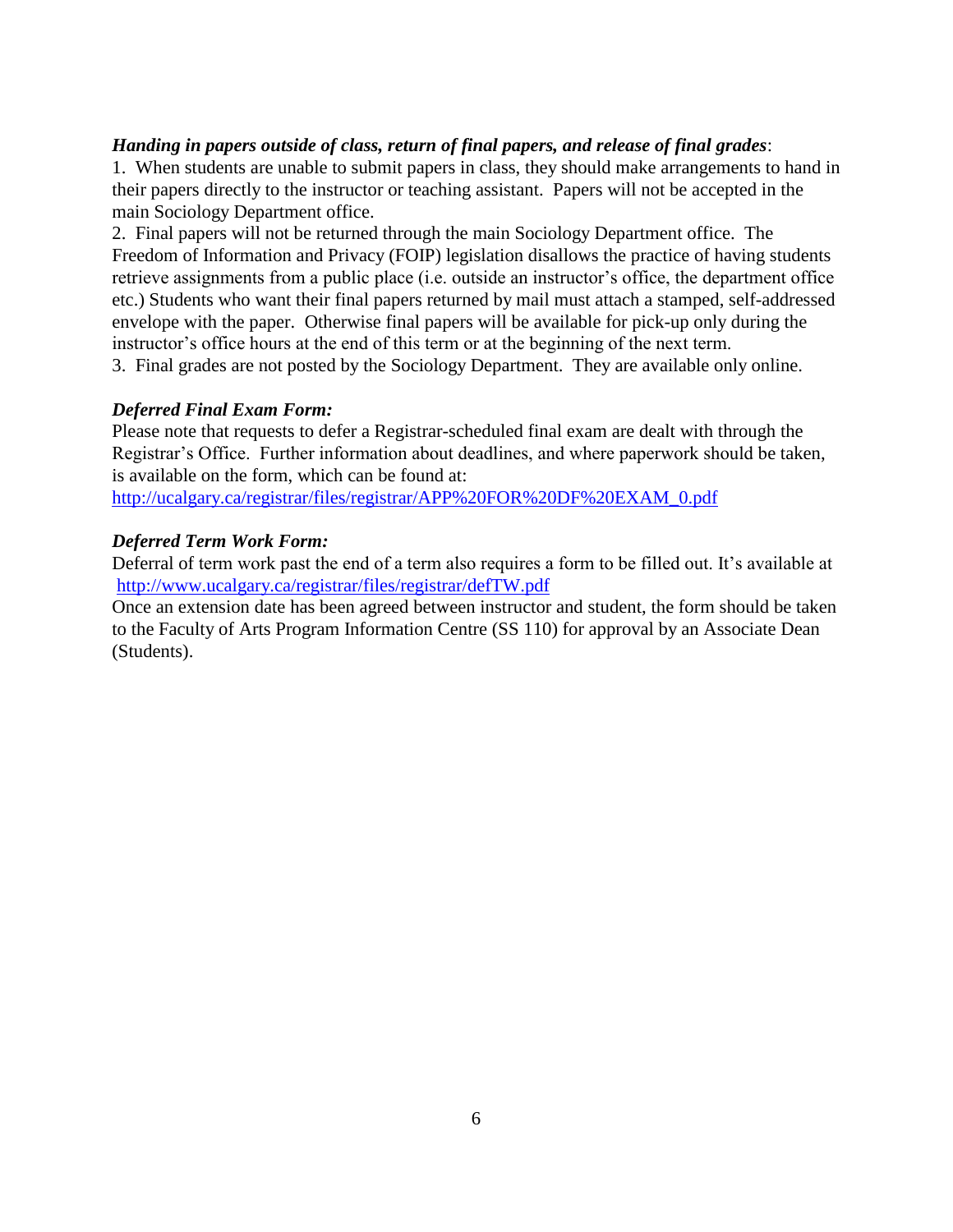| Week  | Date          | Reading | Topic                                     | <b>NOTES</b>          |
|-------|---------------|---------|-------------------------------------------|-----------------------|
|       |               |         |                                           |                       |
| One   |               |         |                                           |                       |
| Τ     | 13 Sept       |         | Intro. to course, materials, requirements |                       |
| Th    | 15 Sept       | Chpt. 1 | Population and Demography                 |                       |
|       |               |         |                                           |                       |
| Two   |               |         |                                           |                       |
| Τ     | 20 Sept       | Chpt. 2 | <b>Population Data</b>                    |                       |
| Th    | 22 Sept       | Chpt. 3 | Population Change                         |                       |
|       |               |         |                                           |                       |
| Three |               |         |                                           |                       |
| T     | 27 Sept       | Chpt. 3 | Population Change, Contd.                 |                       |
| Th    | 29 Sept       | Chpt. 4 | Age and Sex Structure                     |                       |
| Four  |               |         |                                           |                       |
| Т     | 4 Oct         | Chpt. 4 | Age and Sex Structure, Contd.             |                       |
| Th    | 6 Oct         | Chpt. 5 | Nuptiality                                |                       |
|       |               |         |                                           |                       |
| Five  |               |         |                                           |                       |
| T     | <b>11 Oct</b> |         | First Midterm                             | Covers Chapters 1-5   |
| Th    | 13 Oct        |         | Discuss Assignment 1                      | Hand out Assignment 1 |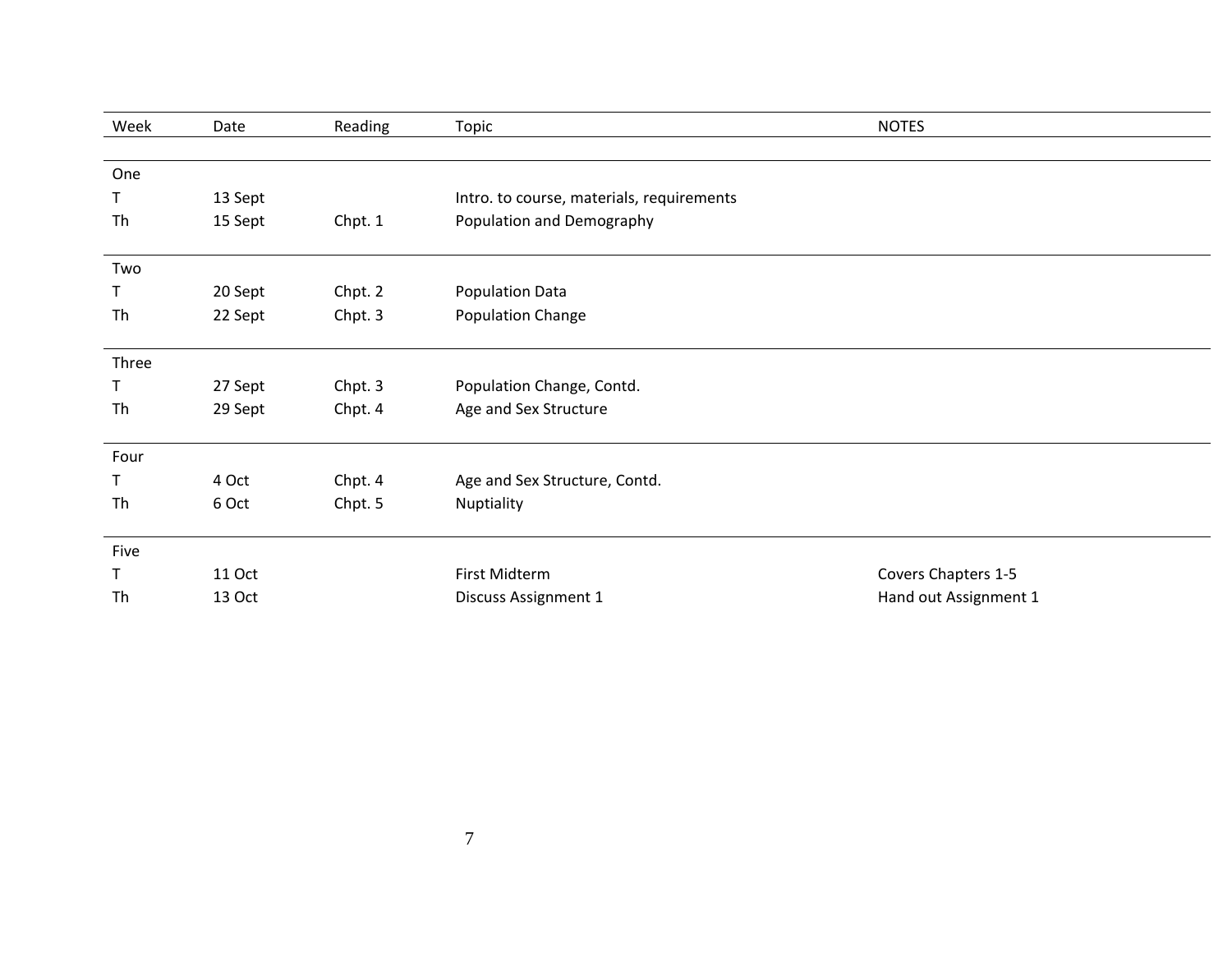| Six    |        |          |                                |                       |
|--------|--------|----------|--------------------------------|-----------------------|
| Τ      | 18 Oct | Chpt 6   | Fertility                      |                       |
| Th     | 20 Oct | Chpt 6   | Fertility, Contd.              |                       |
|        |        |          |                                |                       |
| Seven  |        |          |                                |                       |
| Τ      | 25 Oct | Chpt. 7  | Mortality and Health           |                       |
| Th     | 27 Oct | Chpt. 7  | Mortality and Health, Contd.   | Assignment 1 DUE      |
|        |        |          |                                |                       |
| Eight  |        |          |                                |                       |
| Τ      | 1 Nov  | Chpt. 8  | <b>Internal Migration</b>      |                       |
| Th     | 3 Nov  |          | No class                       |                       |
|        |        |          |                                |                       |
| Nine   |        |          |                                |                       |
| Τ      | 8 Nov  | Chpt 9   | <b>International Migration</b> |                       |
|        |        |          |                                |                       |
| Ten    |        |          |                                |                       |
| Τ      | 15 Nov |          | Second Midterm                 | Covers Chapters 1-9   |
| Th     | 17 Nov |          | <b>Discuss Assignment 2</b>    | Hand out Assignment 2 |
|        |        |          |                                |                       |
| Eleven |        |          |                                |                       |
| Τ      | 22 Nov | Chpt 10  | Urbanization                   |                       |
| Th     | 24 Nov | Chpt 11  | Resources                      |                       |
|        |        |          |                                |                       |
| Twelve |        |          |                                |                       |
| Τ      | 29 Nov | Chpt. 11 | Resources, Contd.              |                       |
| Th     | 1 Dec  | Chpt. 12 | Policy                         | Assignment 2 DUE      |
|        |        |          |                                |                       |